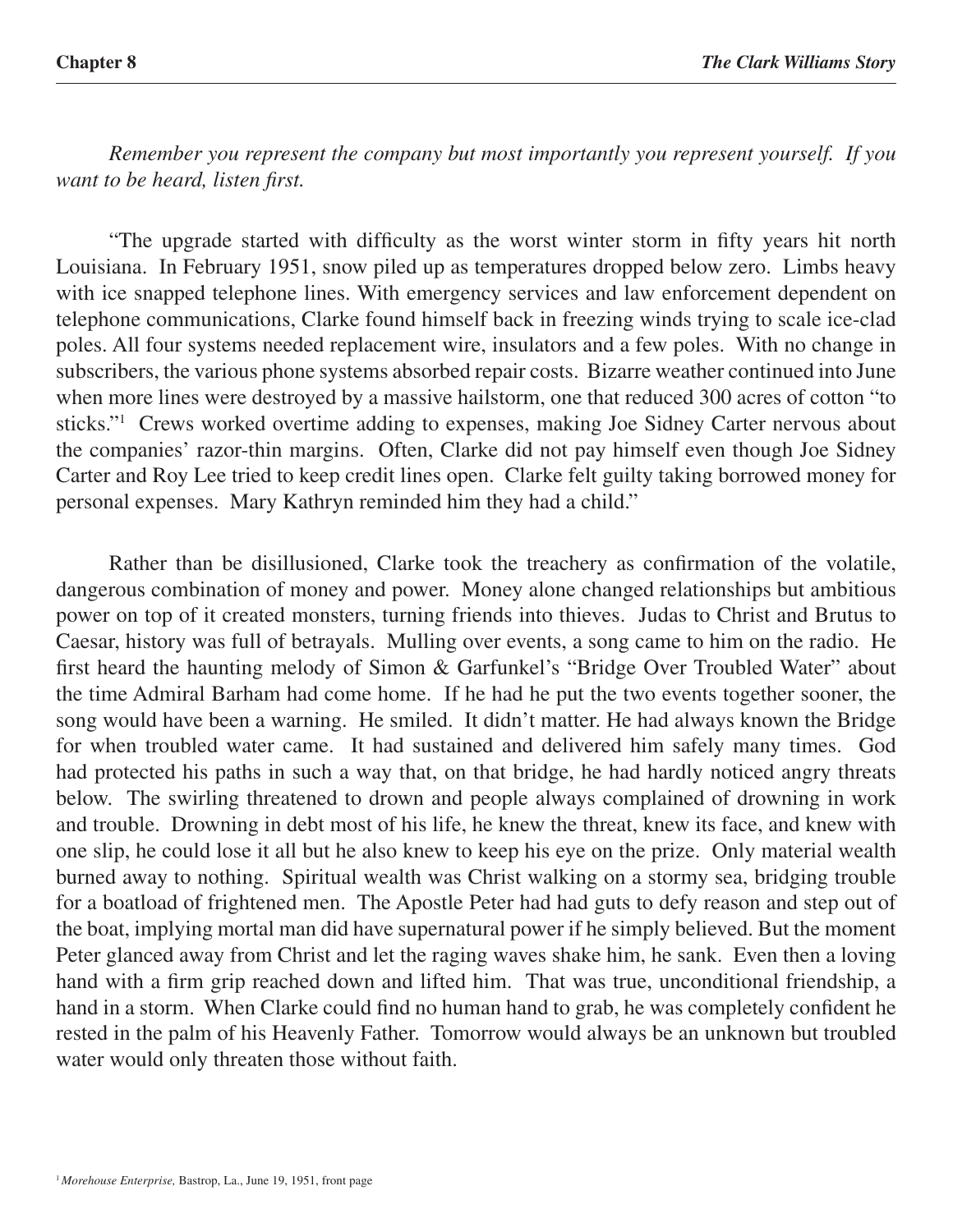Outside alone, basking in the sun, Clarke looked around the parking lot he'd taken for granted a thousand times, jumping out of his truck to see George and tell a few jokes. Exciting and carefree days they had been. No one ever knows the pinnacle of his life until it has passed. That's the only way to know it. And now the memory loomed heartbreakingly inside a body that wouldn't move.

Clarke Junior thought it ironic that here he was in the exact same condition as had been his grandfather Will after Will's stroke. Clarke was nine years old at the time and felt keenly sorry for his immobile grandfather who could hear but could not speak, dawdling slowly in his wheelchair. Now, 37 years later, a stroke had felled another Williams. His wheelchair was a convertible. It almost didn't make sense that the intense pressures Clarke Senior endured hadn't given him a stroke. He wished fervently he had paid much closer attention to his father's spiritual teachings in his youth when he thought his father was a fool.

*We are all fools,* he thought, watching people carelessly walk in and walk out, nodding to the man in the convertible, unaware and preoccupied in their own heads. What Clarke could tell them would change their lives and cause them to really live. But they were all in such a hurry just as he had been, clamoring to get someplace with little thought as to why they were rushing. With hindsight, he now thought like his ponderous, endearing, admired father. The forced time off caused Clarke Junior to focus only on those few things that mattered. As he watched the same rush of which he had been guilty, he realized the rush itself is what made everything faster. It was why life flew by. He now knew, at the end, that in so much routine people were not rushing toward something, they were rushing *from* something: themselves. Collateral damage piled up in broken relationships, lost children, missed potential, addictions, and unrealized dreams.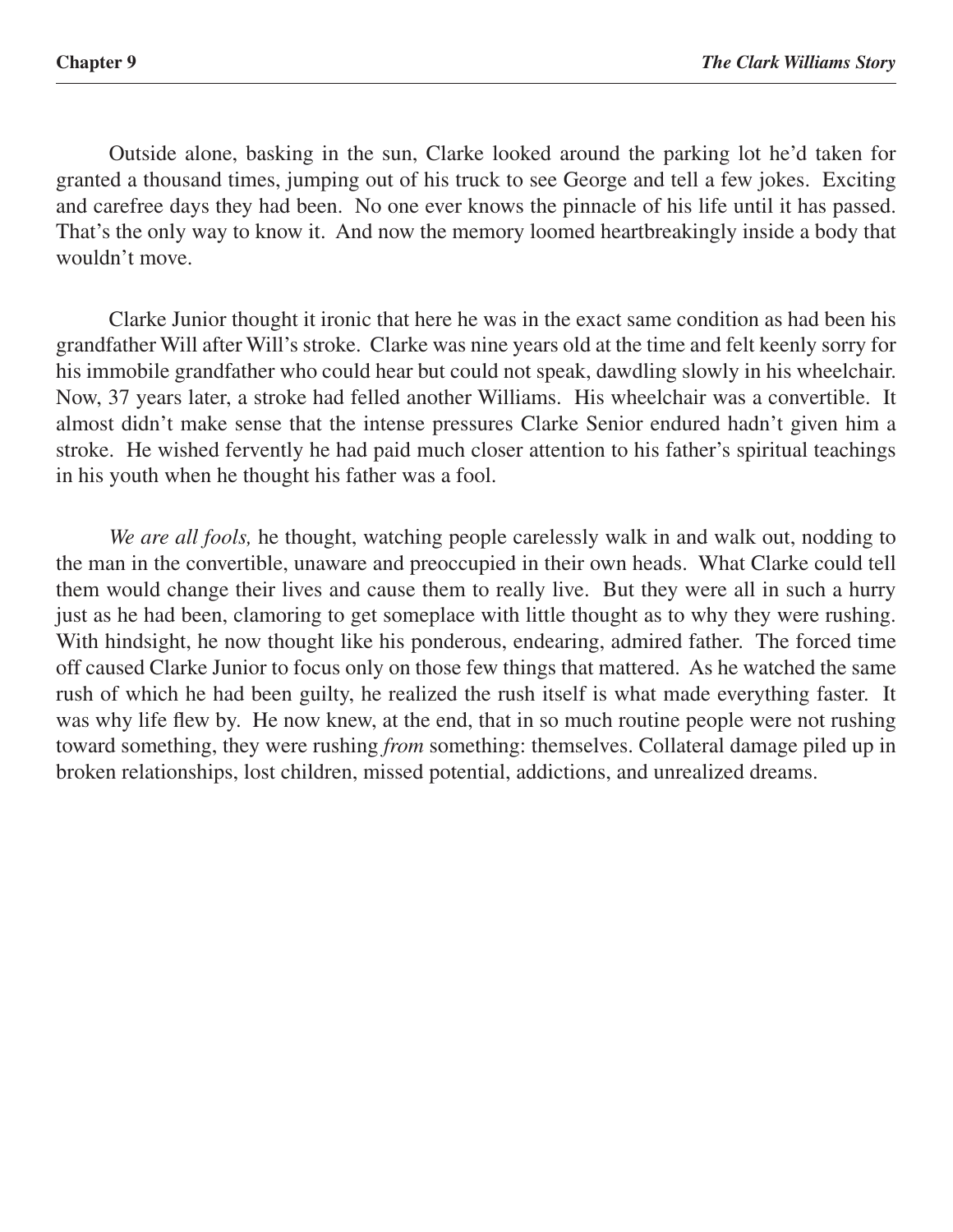And, yet, his son was in that casket. If success was the measure of a man, the son accomplished that in six short years. If money were the measure, Clarke Junior had knocked it out of the park. Century's gross revenues when he returned from Vietnam were only \$5,691,000. When he became president, they were \$100 million. When he resigned seven years later, Century's revenues had more than doubled to \$250 million and, now, with his funeral only days before the 1994 shareholders' meeting, those revenues nearly doubled again to \$433,197,000.

Clarke stared, alone in his thoughts. But money is not the measure. It never will be the measure because if money had real power, it could correct all of life's mistakes, regrets, disappointments, and even death. People sought to escape calamity and were certain that with enough money they could be happy. Nothing could be more of a lie, Clarke knew that. He had seen many times that throwing money at an empty heart gave one moment's pleasure then vanished. The halls weren't wide enough nor the ceilings tall enough and many a mansion became a prison. And yet people never stopped doing it, even praised him for his monetary success and with some envy. But he'd discovered way back what King Solomon discovered.

*Vanity, vanity, all is vanity.*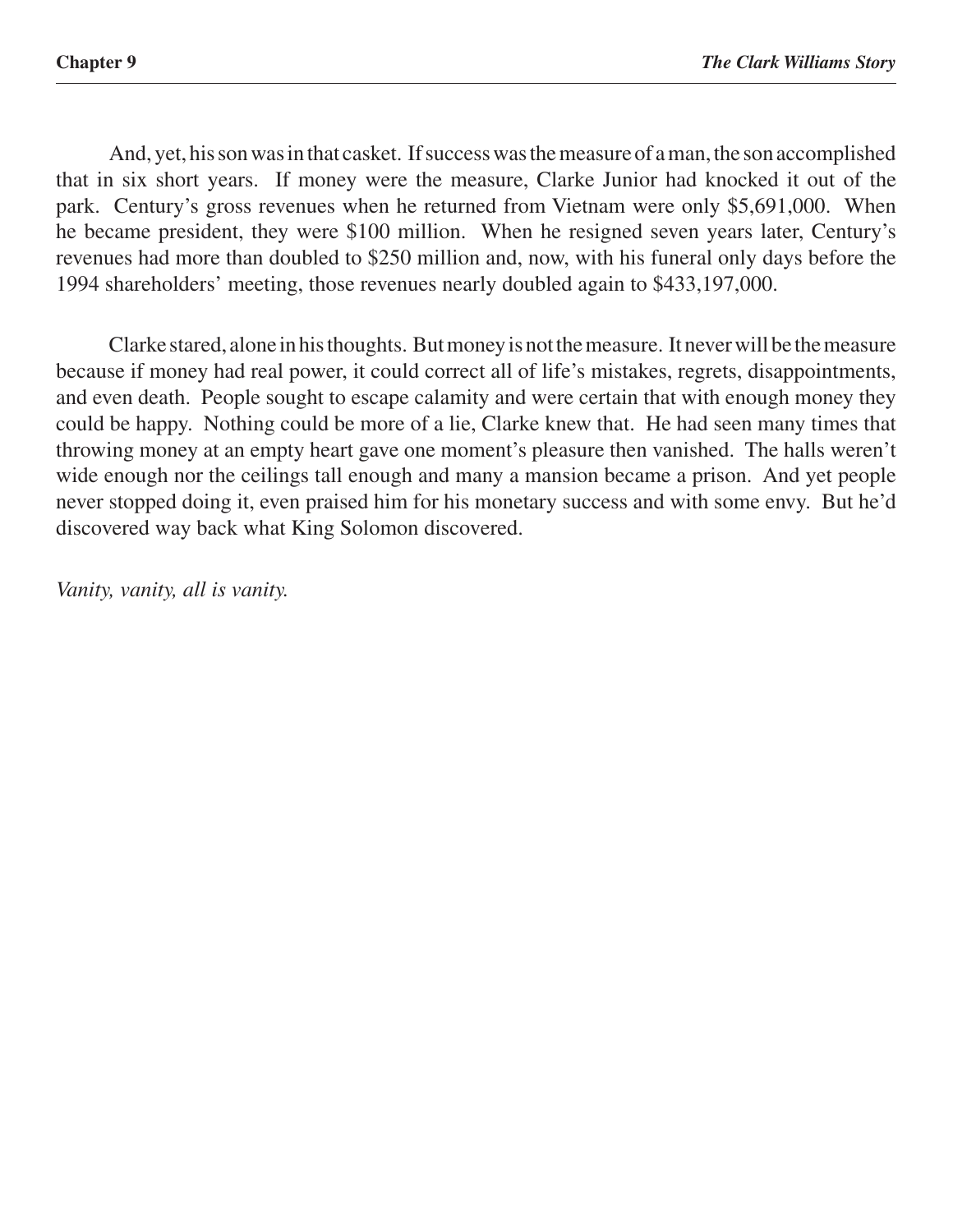And Pharaoh never touched Moses once.

Quiet Clarke Williams from little Oak Ridge got it. Arrogance loses, not in the beginning but always in the end –always– because the arrogant repel people. They wind up alone and forgotten. Clarke spent most of his life walking dark canyons between towering threats, leading all types of people in one direction, believers, non-believers, Godly, ungodly, through stretches of impossibility. But his humble spirit attracted people and they all helped him pull in the direction for which he privately prayed. To many, he seemed Pollyannaish but the older he lived the more the "smart money" was wrong.

Drowning in debt most of his life, whatever power held back all threats, never once did Clarke entertain running for cover. The example of Moses struck him early. If Moses could raise a simple stick and part an ocean out of faith, and if Christ could take five loaves and two fishes and feed 5,000, Clarke's humble obedience could take a simple phone company of 72 and turn it into three million. But if he turned back when cornered, nothing would ever happen. He was leading families, families he wanted to lift out of economic bondage into fulfilling lives. Families directly or indirectly associated with CenturyTel who would never know him would enjoy better lives because of him. Never considering how their benefactor's faith divided and conquered adversity, Century's employees would raise children, educate them, buy houses, cars, land and take vacations. They may not remember Clarke Williams or that he was the conduit through which God enriched their lives, but they would know a path had opened for them where none existed. Anonymous Clarke smiled. He loved that his name was not on a building or plaque. Much preferring "to God be the glory," he believed Christ's teachings to the disciples that if you wanted to be the greatest, all you had to do was be the least. That was the simplest, easiest lesson of all.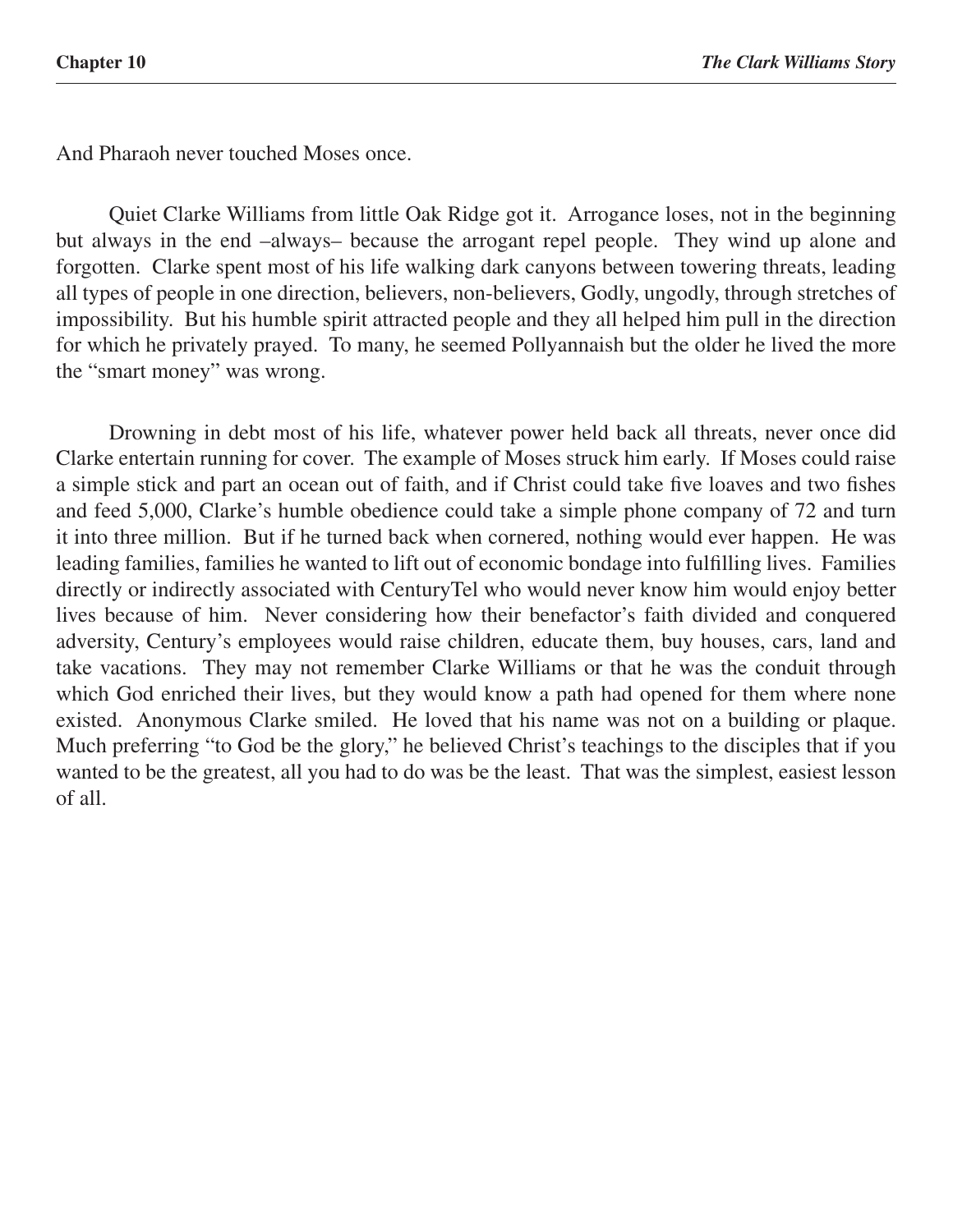Clarke McRae Williams: "Today CenturyTel is a publicly held corporation by thousands of people throughout the United States. I feel truly honored to be in the position of the chairman of the corporation. But we've got so many young people who are running the company who are doing a great job. We were written up in *The New York Times* recently who said Century is one of the best-managed small telephone companies in the United States. Well, I took a lot of pride in that, in that our people are doing it. It's not me. I learned a long time ago that I did not know what I really needed to know so I had to try to engage people who knew what to do. If it'd been all my figuring on it, we probably wouldn't have gotten anywhere. It really belongs to other people who have brought Century to where it is. And I just have a really great pleasure in seeing the young management that we have here now. We have Glen Post as our president and he's doing a great job. As you know for about seven years, our son Clarke Junior was the president and he brought us along and did a great job and had us moving really well. And when he was disabled, Glen has taken over, has never missed a beat and is doing a great job. The article in *The New York Times* just makes me feel great to know that we have been recognized as a company that is doing a great job."2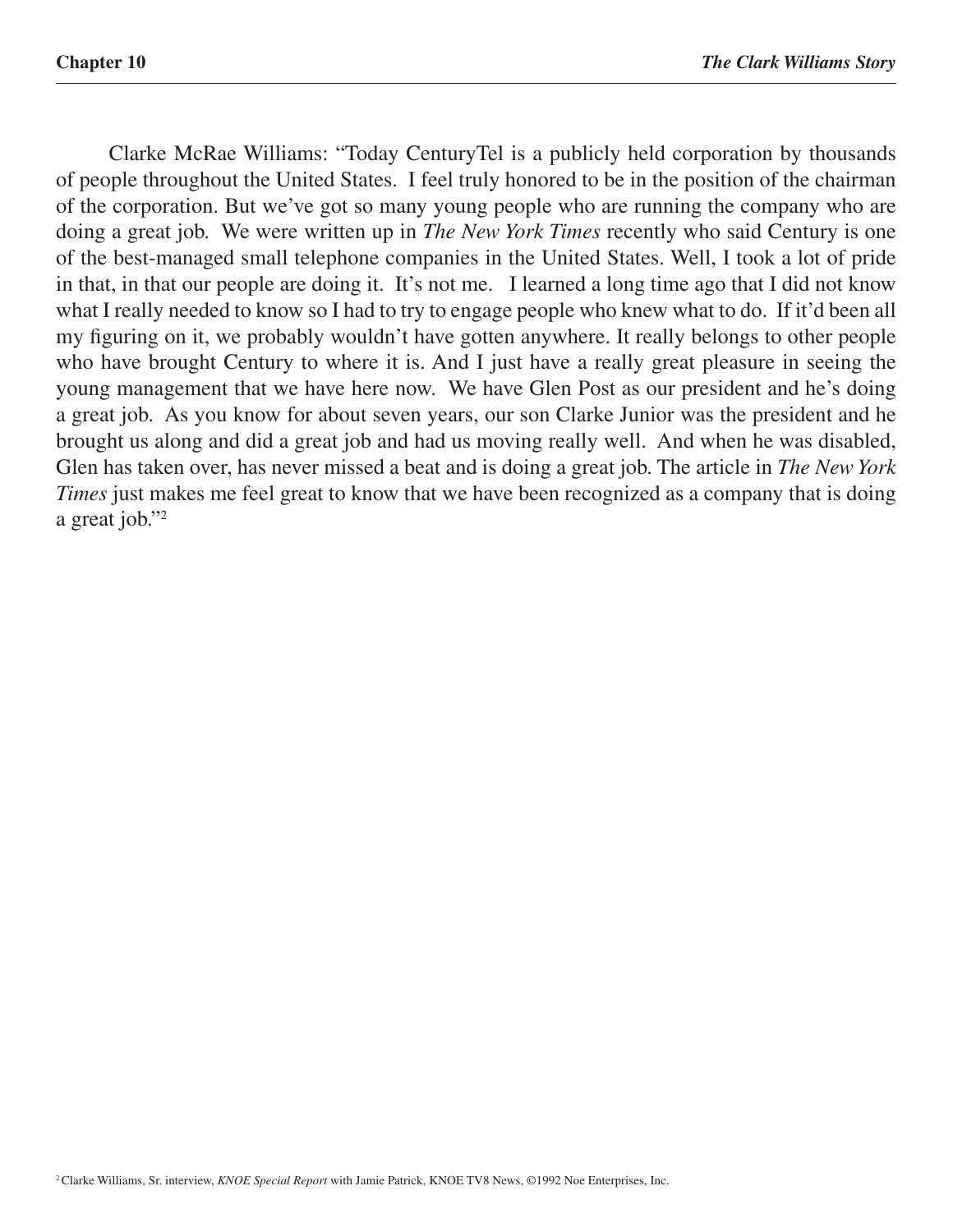Clarke McRae read Wade's Drug Store newspapers cover-to-cover, incredulous that world shock waves Bonnie and Clyde and Huey Long rippled from Louisiana. In the depths of the Depression, their deaths were deeply personal and for the same reasons. They had the guts to call out the powerful and they had been silenced. Newsboys shouted from street corners while radio announcers shouted from the heavens, all while Hitler and Mussolini shouted across Europe. From capitals to street corners, peace was unraveling.

UAW riots at Ford and General Motors increased. In Chicago, ten Republic Steel workers were killed when a company picnic turned violent. Across the world, hungry people smashed into grocery stores. For introspective teenager Clarke McRae, stately Oak Ridge contrasted sharply with the tempest falling around them. He realized that while death might neutralize bigger-thanlife personalities, the needs of people they had championed never changed.

He was used to his parents' desperation, the short money, the tight budgets, and the everpresent wolf. But he also watched Will and Marie refuse to give up. The teachings of the man from Galilee seemed to offer a rock-solid reference in a world gone mad. Jesus was a man who worried not one whit about Earthly wealth and, in fact, left a resounding message that wealth only masqueraded as happiness. Clarke didn't have to stand on many post-bellum porches to observe that those families who gave money the greatest importance wound up the saddest. They worried when they had money, when they lost money, when the world threatened to take their money, and when the world remained eerily silent, and they passed that anxiety on.

The Williamses, as hungry as everyone else, chose instead to have faith, and that was amazing to their son. While his mother worried, his father kept a sense of humor, laughing away at the tough times he'd seen. Will Clarke passed on to his children the knowledge that all anyone truly possessed was faith. Faith allowed one to shift focus off his problems, help others with theirs, and solve both. In a world jumping from one calamity to another, Clarke learned to anticipate cycles, not to fear them.

From the pulpit and elsewhere, the young man learned that all answers resided in scripture. The Holy Bible became his constant companion and not just on Sundays at Oak Ridge Baptist Church. Coming of age in Man's worst economic time, Clarke found within those covers the secrets of human nature, eternal reference points unchanged since Adam and Eve. Because most did not actually read the Bible, he began to see patterns others couldn't see, revelations that seemed to surprise everyone but him. Clarke McRae saw that the temptation to be selfish usually triggered a downfall. He saw that reactions to obstacles made the difference. That's why Christ taught, encouraged, accepted, and revealed but ultimately left each person to make his own choice. Salvation was not a series of laws; it was about growth, about living at a higher level, about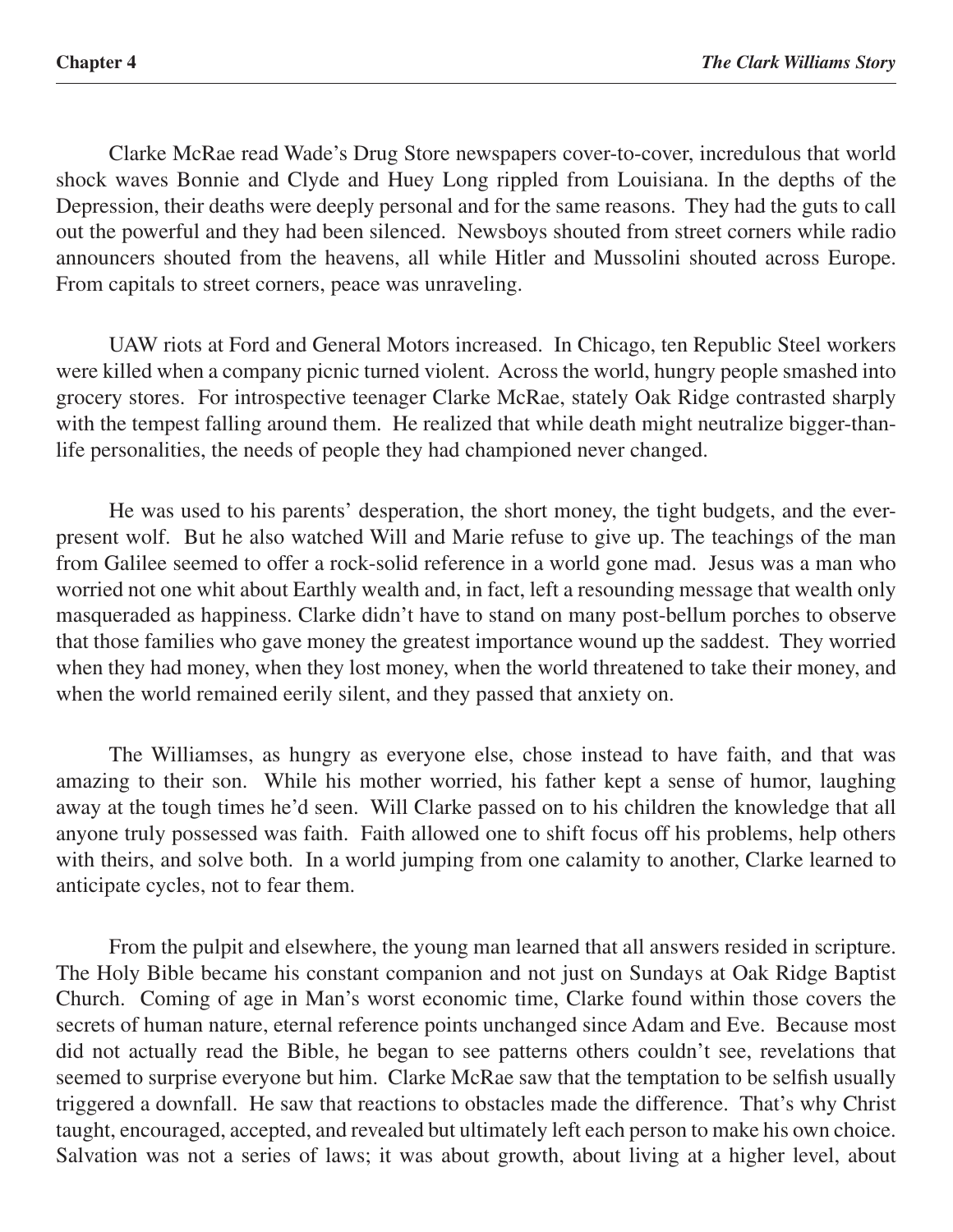parceling out one's life to as many others as possible because the combined effect of friendships was limitless. At a time when boys were learning to blur right and wrong, Clarke focused more sharply.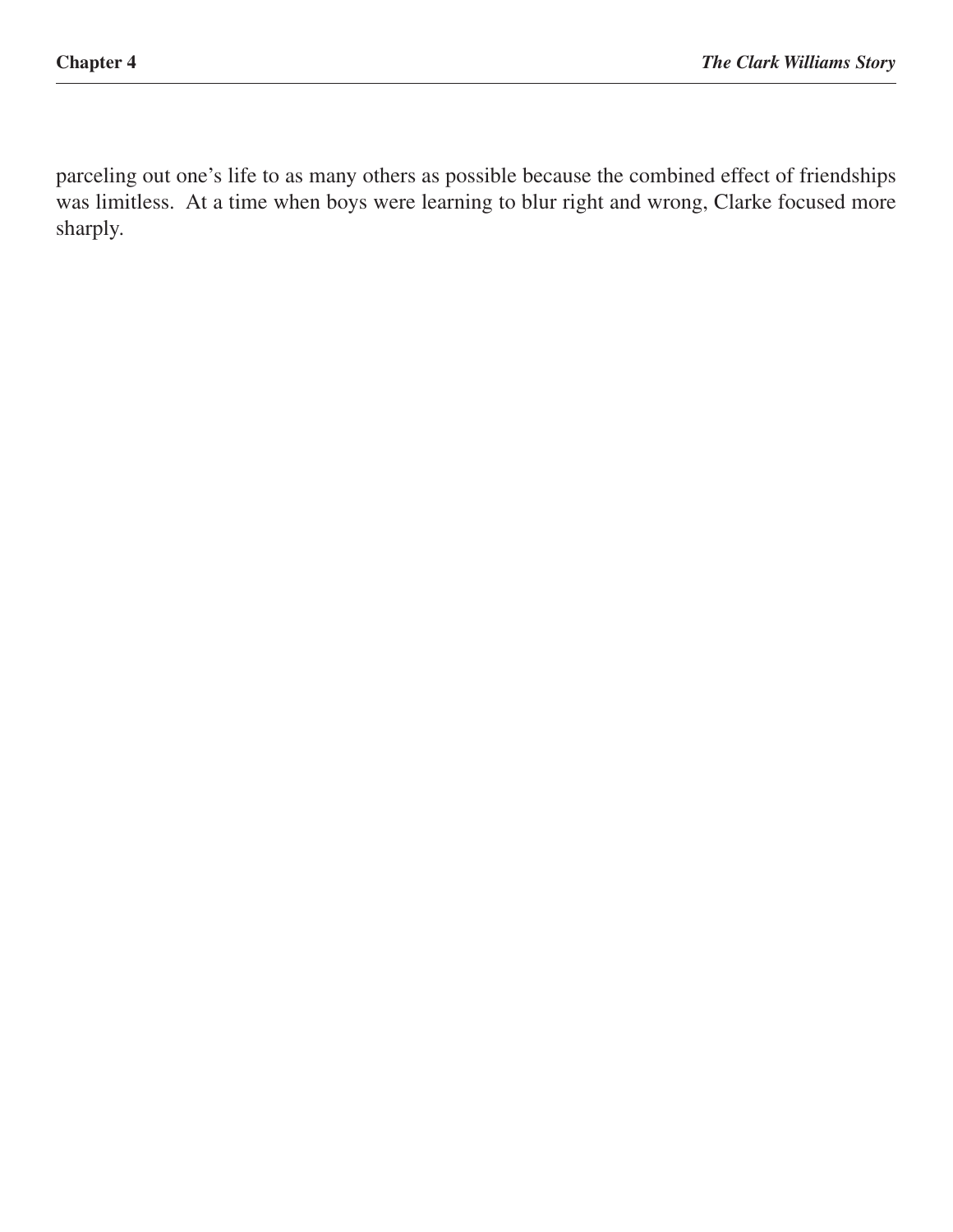High schools in 1939 graduated students in the eleventh grade and in Clarke's senior year, a front page story in the *Morehouse Enterprise* caught the 17-year-old's eye. One of Morehouse Parish's claims to fame, coffee baron William Reily, who grew a corner store in Bastrop into a coffee empire in New Orleans, was celebrating his 80th birthday. His unpretentious estate "Kalorama" overlooked nearby Collinston. Showered with kudos statewide starting in the *Times-Picayune,* Reily told reporters, "I've found the Golden Rule to be the best philosophy of life and…after more than three-quarters of a century of life, I have reached the conclusion that the only happiness one derives from life is the happiness he gives to others."3

Oak Ridge had its share of business drama, rumors, fights, and feuds, so Clarke found it refreshing that a millionaire from Morehouse Parish confirmed what Clarke had hoped, that a man could succeed in the world by being kind and humble, perhaps even soft-spoken. Reily obviously had helped many people along the way and they had returned the favor, making him a fortune in the process. Clarke read Reily's words again: *The only happiness one derives from life is the happiness he gives to others.*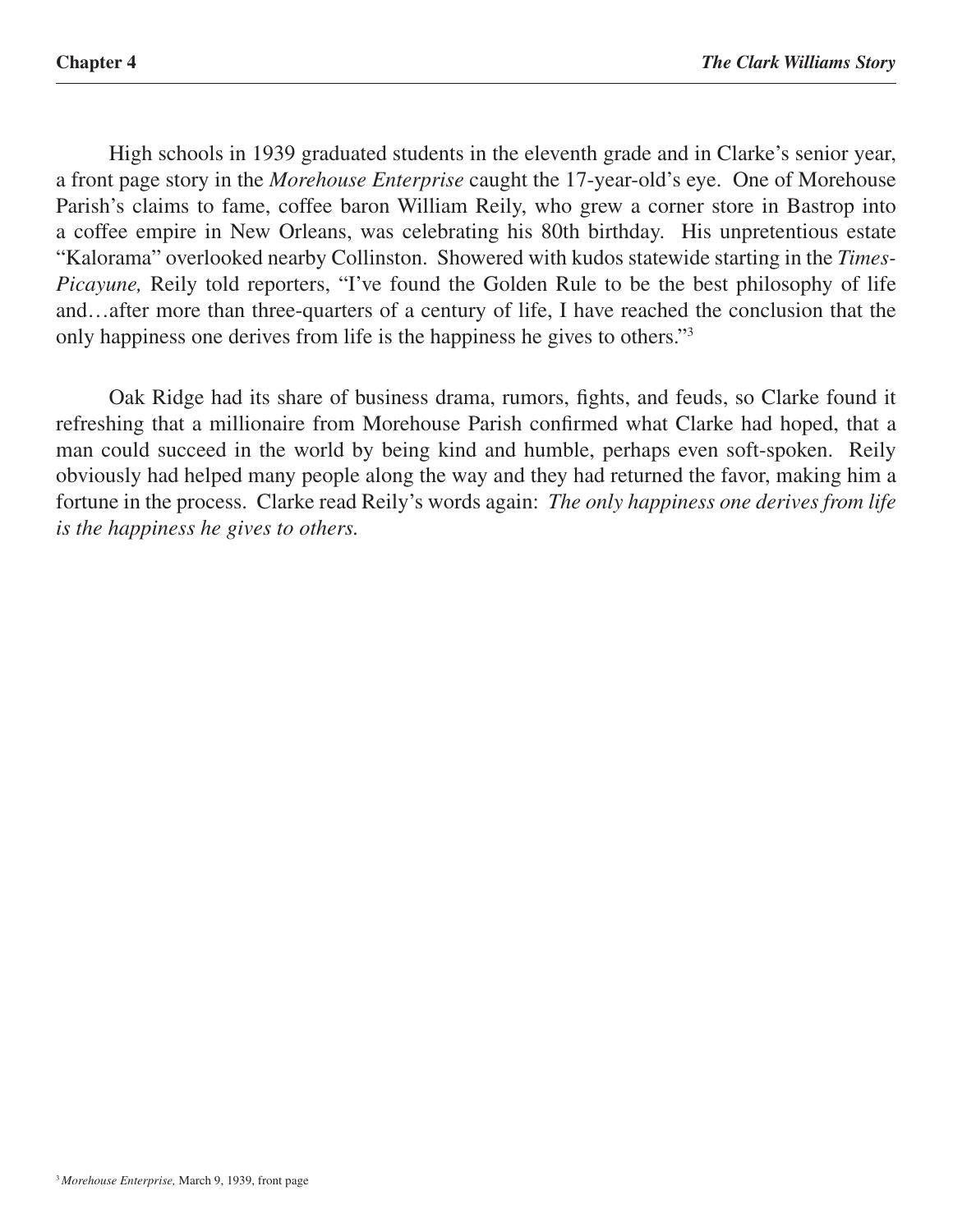The son realized that he owed more than his life to Will. It was Will who had started Cumberland Telephone at the dawn of the Twentieth Century. It was Will who swung from poles in the dry winds of West Texas and fell in love with an operator's voice. It was Will who challenged that girl to meet him in Fort Worth. It was Will who studied Louisiana phone systems while at Southern Bell. And finally it was Will who bought fledgling Oak Ridge Telephone amid economic chaos, jumping from employee to owner. To Clarke, his father was nothing short of a genius. Very few took risks and, while Will had never made it to the top, the father had smoothed out a path as best he could for his son. Will had inspired him not just to take a job but to build something he could call his own. Even with thin profits, a man building his own company would always find the venture worth the risk. In the final summation of Will's life, his son realized he had taught him the most important human need of all, real freedom. Whether or not he achieved wealth, he could be free.

Many times he had heard Will explain his lack of worry with quotations from the "Sermon on the Mount."

> *Consider the lilies of the field, how they toil not. Neither do they spin, yet Solomon in all his glory was not arrayed as one of these.4*

The passage was never a license to be idle. As Clarke grew older, he understood Will's use of it to mean that a person should always consider why he is working, that a man should not waste his life in mindless drudgery, and that no amount of fretting ever improved anything. Dramatics prevented clear thought and that created bad decisions. The beauty of the lilies simply existed by the hand of God; the lilies simply *were,* through no effort of their own. In the same way, the beauty of the moment was a person's choice to either revel in or miss altogether. Happiness came in savoring love, smiles, relationships, successes, celebrations, songs, children, holidays, laughter, satisfied customers, and, in short, in giving more than receiving. All these truths Will Clarke had learned in his sixty-three years and taught his son.

Sixty-three is young and, while Will's death came too soon, he had accomplished what Clarke chose to believe was a God-given mission. There was a reason Will had not been the one snatched off that train. His father confided a couple of times that had his leg been one inch farther out, Clarke McRae Williams would never have been born.

Life traveled silently within a thin margin of fate, Will Clarke's a mere inch. Clarke McRae looked himself in the mirror, knowing he was there but for his father's leg resting an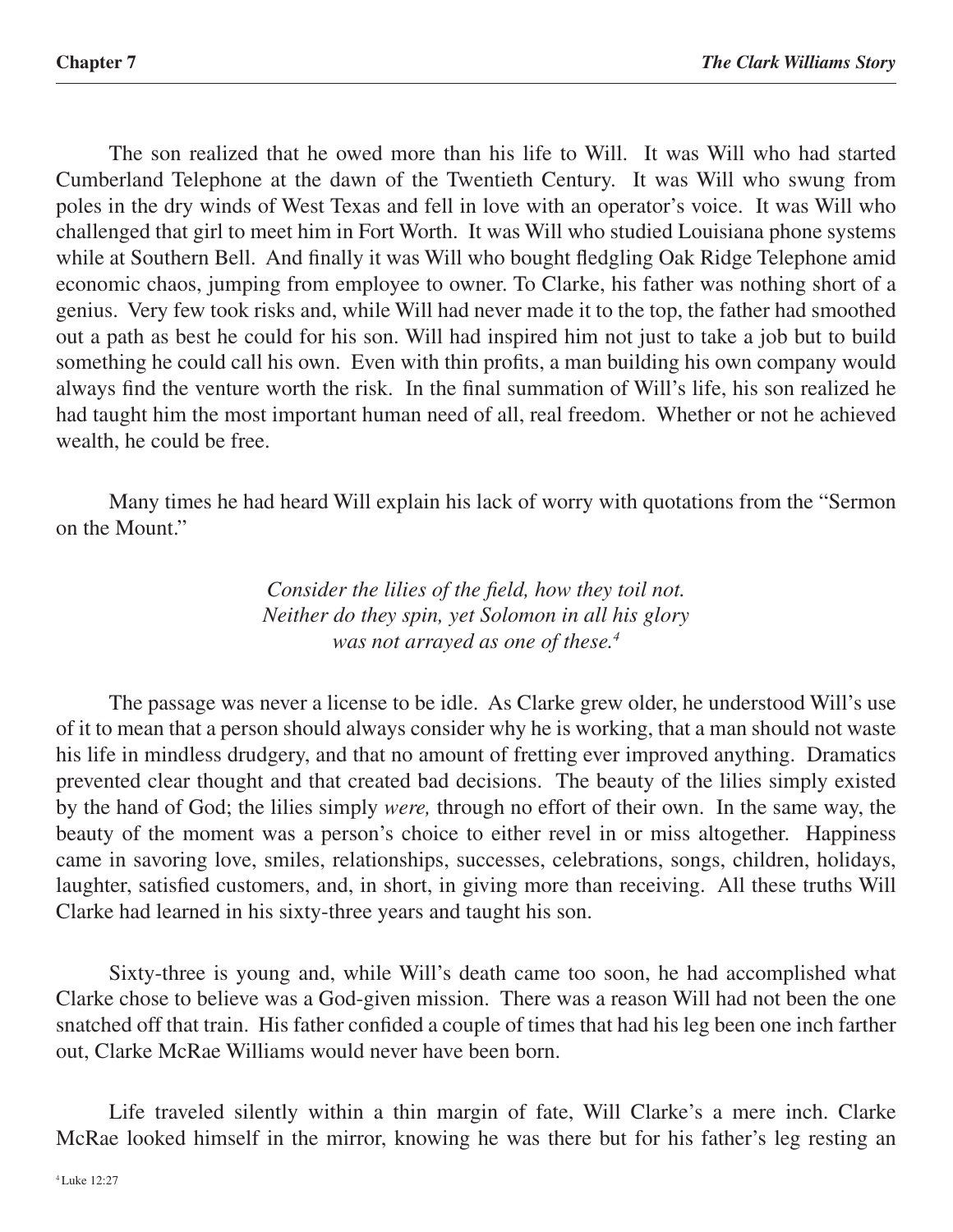inch closer to some faraway bridge. Every decision a person made rippled down to so many others. Success didn't come by drifting; success was the sum total of those decisions offset by something mysterious and unpredictable called *luck.* Together, decisions and luck formed timing. He left the unpredictable to God, knowing that conscious decision-making had far more to do with outcomes, and that decisions required education and effort.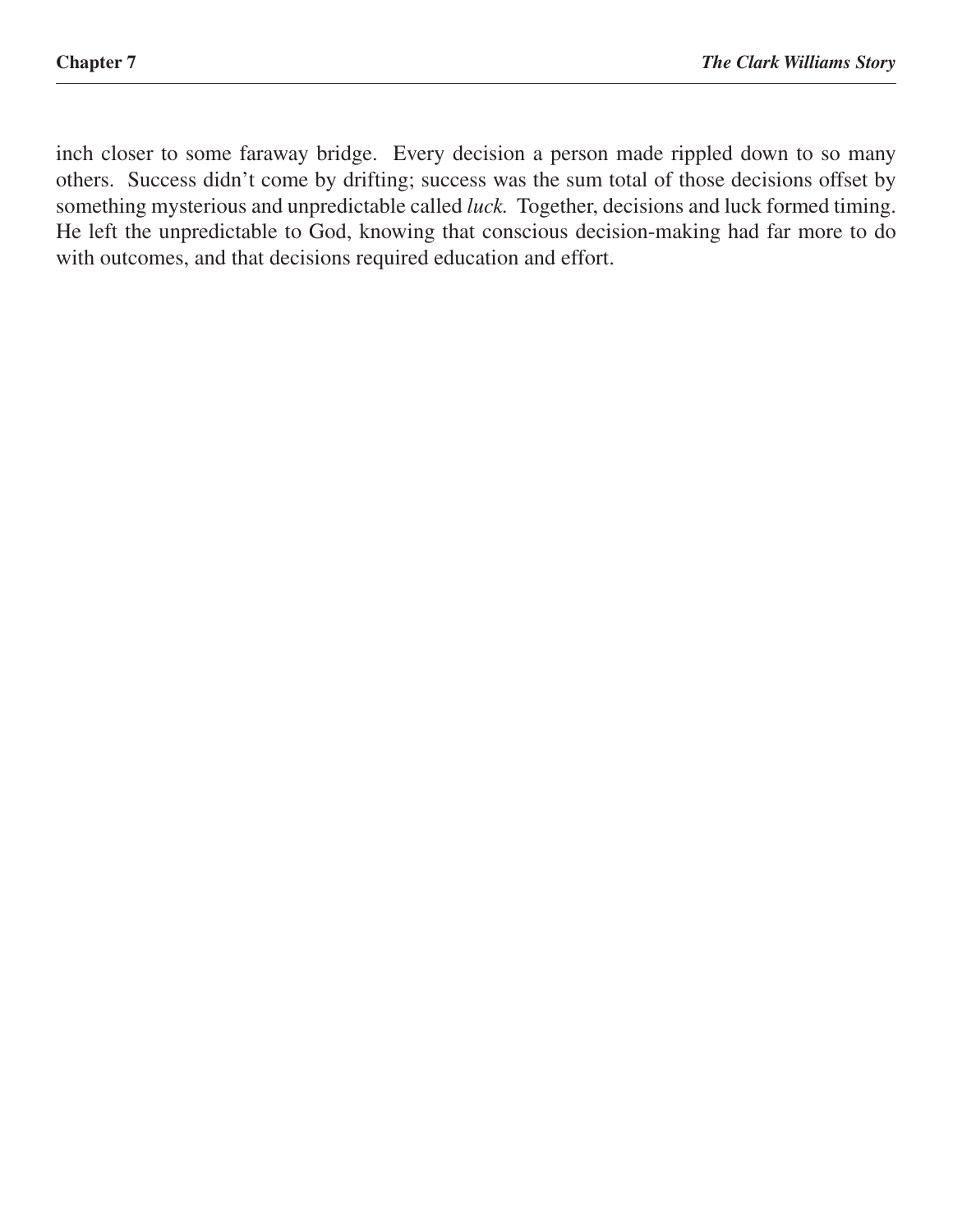No one in telephones could see with any clarity how the race to gobble up independent companies would shake out. In 1956, sixty years after Alexander Graham Bell's patents expired, Congress, the Federal Communications Commission, and the Department of Justice accused Bell Telephone and parent AT&T of intentionally shutting out other companies to monopolize the industry. Regulators slapped a moratorium on Bell against all further acquisitions. With the dragon held back, independent telephone companies began bidding wars for smaller independents. General Telephone and Consolidated Telephone emerged as winners. Nearly frozen out for lack of substantial backing, little United-Marion-Plain Dealing-Oak Ridge-Northern Arkansas Telephone couldn't compete. All Clarke Williams had to go on was literally a wing and a prayer, a faith in himself, and a faith in others. Because he had never had money, United's value vested in him and in the trust he placed in others. His value was intrinsic because he genuinely liked people and never deviated from treating them right no matter whose economic interest it served. He was David in a sea of Goliaths who loomed bigger by the day. But his faith elevated to meet the challenge. He believed God designed impossible odds specifically to demonstrate an awesome power outside the realm of reason. Clarke believed like all Davids that one insignificant but wellplaced stone could change the world.

That stone was his unstoppable personal magnetism. His devotion to tomorrow drew him ever forward and people sensed he would not be denied. They latched onto this quality and tried to learn it, knowing that as long as Clarke Williams was around they could laugh, learn, and profit.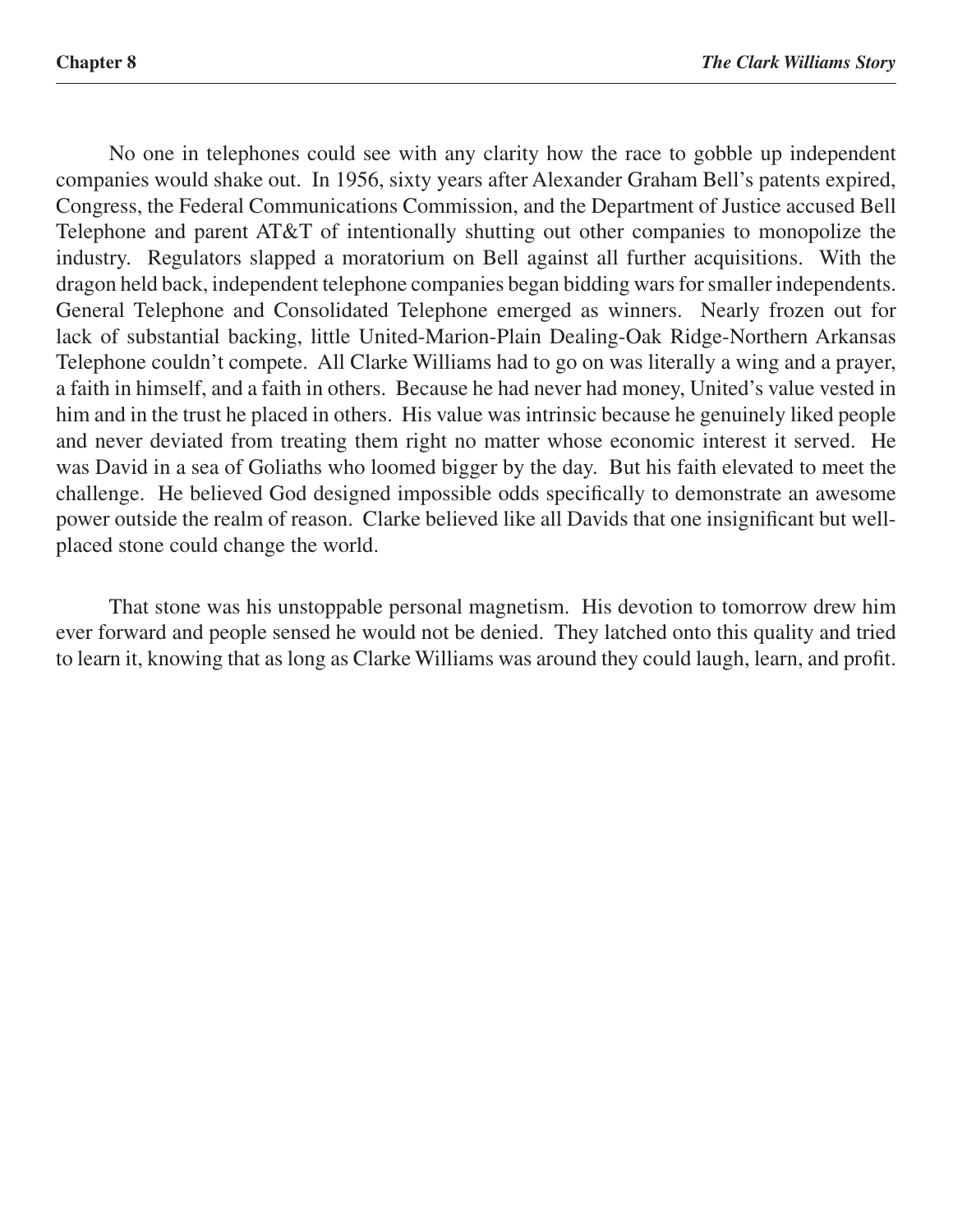With reorganization, solid financing, diving interest rates, and climbing revenues, Century's stock rose dramatically. *The Wall Street Journal* reported that the revenues of little independents were trending up, while returns for giant AT&T were declining. But those climbing figures were about to plummet. In 1974, the U. S. Justice Department had filed suit, *United States vs. AT&T,*  calling Ma Bell's hand once and for all. *Western Electric's* immense capitalization not only produced cutting-edge technology that kept AT&T ahead technologically, *Western Electric's*  huge "monopoly profits," as determined by the Federal Communications Commission, were also subsidizing AT&T's networks in direct violation of U.S. Antitrust laws. If AT&T kept artificially low rates, it could strangle neighboring independents out of their profits.

For six years, Clarke and Clarke Junior watched events unfold, anticipating as Century surged ahead. To appease regulators, AT&T lawyers made the radical offer to break up the Bell System completely in a move to keep control of high-profit *Western Electric.* On January 8, 1982, U. S. District Judge Harold Greene took AT&T's offer and with a bang of the gavel shattered the world's largest corporation into seven Regional Bell Operating Companies. But Greene had his own shock in store for AT&T: He split control of *Western Electric*, spinning off half of Bell Labs and all the Bell trademark and Yellow Pages to the seven so called "Baby Bells."

Century's directors celebrated. One-hundred-year-old American Telephone & Telegraph had at last been humbled. For independents, the gold rush was on. Without cowering to the giant, they could now compete in every area, especially in the lucrative long distance market. But the two Clarkes saw before nearly everyone else something completely different on the horizon. The timing of the Bell breakup was not mere chance. Far more important than old ways of communicating, now into view came *personal computers* and with them *the Internet.* The Internet would need connectivity, and telephone systems offered the only networks.

Starting in the United States, the Internet would change life as everyone knew it. Interconnectivity was made possible by a juggernaut revolution in science as the electronic world turned from analog signaling—the use of electromagnetic waves and pulses—to something called *digital,* the conversion of analog information streamlined into "bits" using the binary system of 0's and 1's. Alexander Graham Bell had converted voice sound waves into electrical pulses across metal wire. Now, a century later, high speed computing could convert the electrical analog pulses into lightning-fast digital codes that could transmit far more efficiently using far less energy. The breakthrough led the way for another revolution called *cellular.* 

Clarke had witnessed rapid changes but nothing like this. He and Clarke Junior saw that telephones would soon come off the walls and out of houses and move to, of all places, everyone's automobiles and perhaps even into their pockets. The concept was so science fiction that few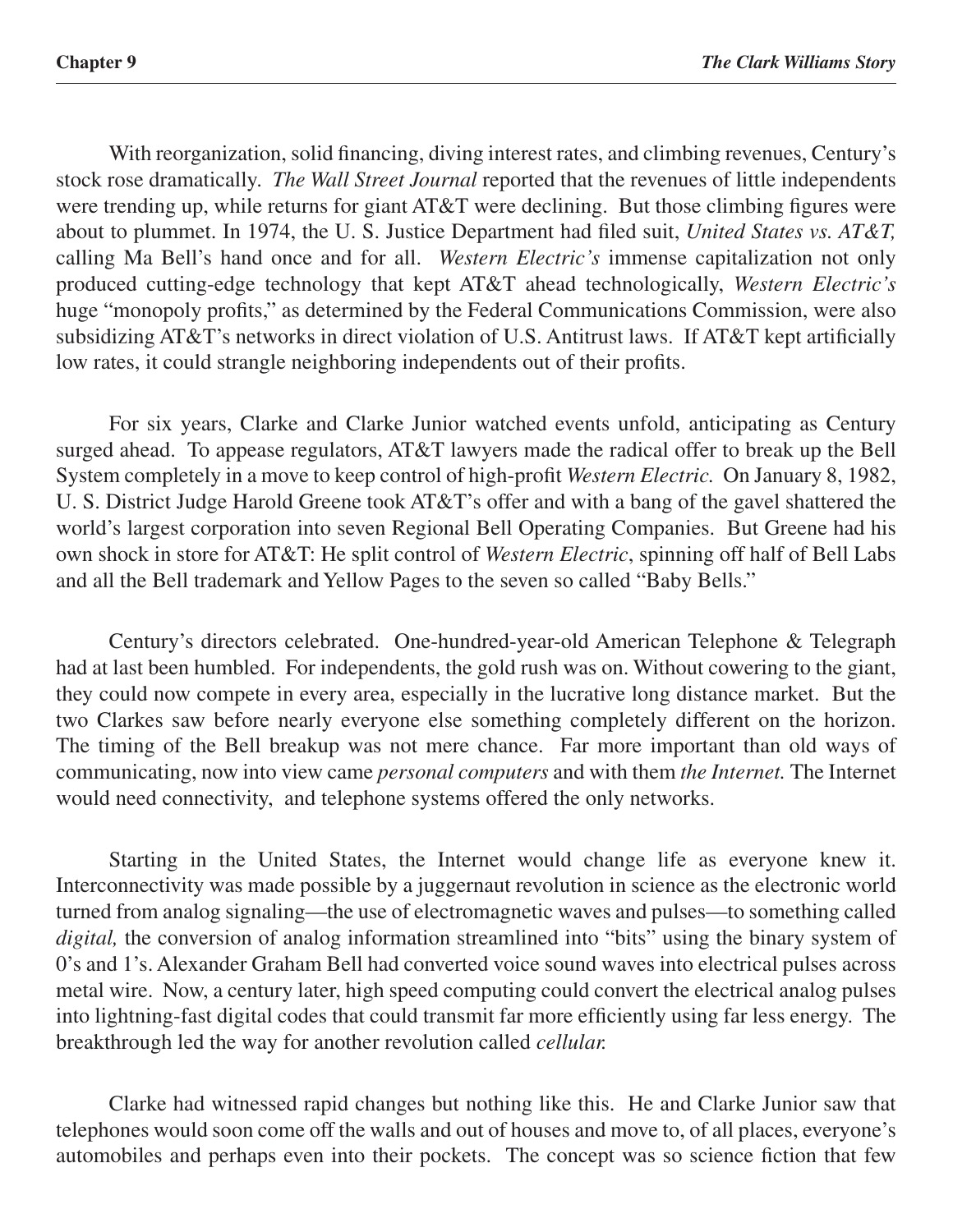comprehended it and fewer still believed it.

Clarke Senior believed. His dream and that of every person who'd climbed poles in the dead of winter was finally coming true: Thousands of miles of wires, poles, and insulators would finally turn obsolete. Car phones had been around since the 1960s but only for the rich. During the 1970s, some bigger farmers around Oak Ridge and Morehouse Parish had begun installing large cumbersome radiotelephones and transmitters in vehicles at high monthly fees. Calls required a mobile operator to dial the number and close proximity to infrequent mobile phone towers. With limited frequencies, in most areas only three customers could make calls at the same time. Near urban areas, customers often waited thirty minutes before they could make a mobile call and by then many were out of range.

Clarke Senior had never considered jumping Century into the mobile telephone business because infrastructure was cost prohibitive. Radio tower and telephones required a great deal of electrical power to transmit and receive. But he had been aware of the coming portable trend as far back as 1972, when Amos Joel of Bell Laboratories developed the concept of a cellular switching system, a series of transmission towers unlike radio towers. Instead of transmitting circular omnidirectional beams, cellular towers radiated focused, directional beams relatively short distances.

Three antennae forming a horizontal triangle topped the cellular towers. Each antenna would beam in one direction. The three together created hexagon-shaped coverage, and an array of such towers puzzled together provided coverage in the design of a honeycomb. To minimize interference with the towers next to it, each tower in the series would use a different frequency. By building out a series of cellular towers, a mobile *cell* telephone could automatically hopscotch, not from one tower to the next, but to the next tower using the same frequency. As more towers rose closer together, especially along roadways, the telephone itself would use less energy to communicate with the tower, substantially prolonging battery life and range. Joel's concept was brilliant a decade in advance.

Clarke felt that in this cataclysmic shift the Lord was presenting the time for a long-awaited change. Communication was shifting from ground wires to airwaves, from analog to digital, and ultimately from desks and kitchens to cars and pockets, all as Ma Bell was fracturing into twentytwo independent telephone companies.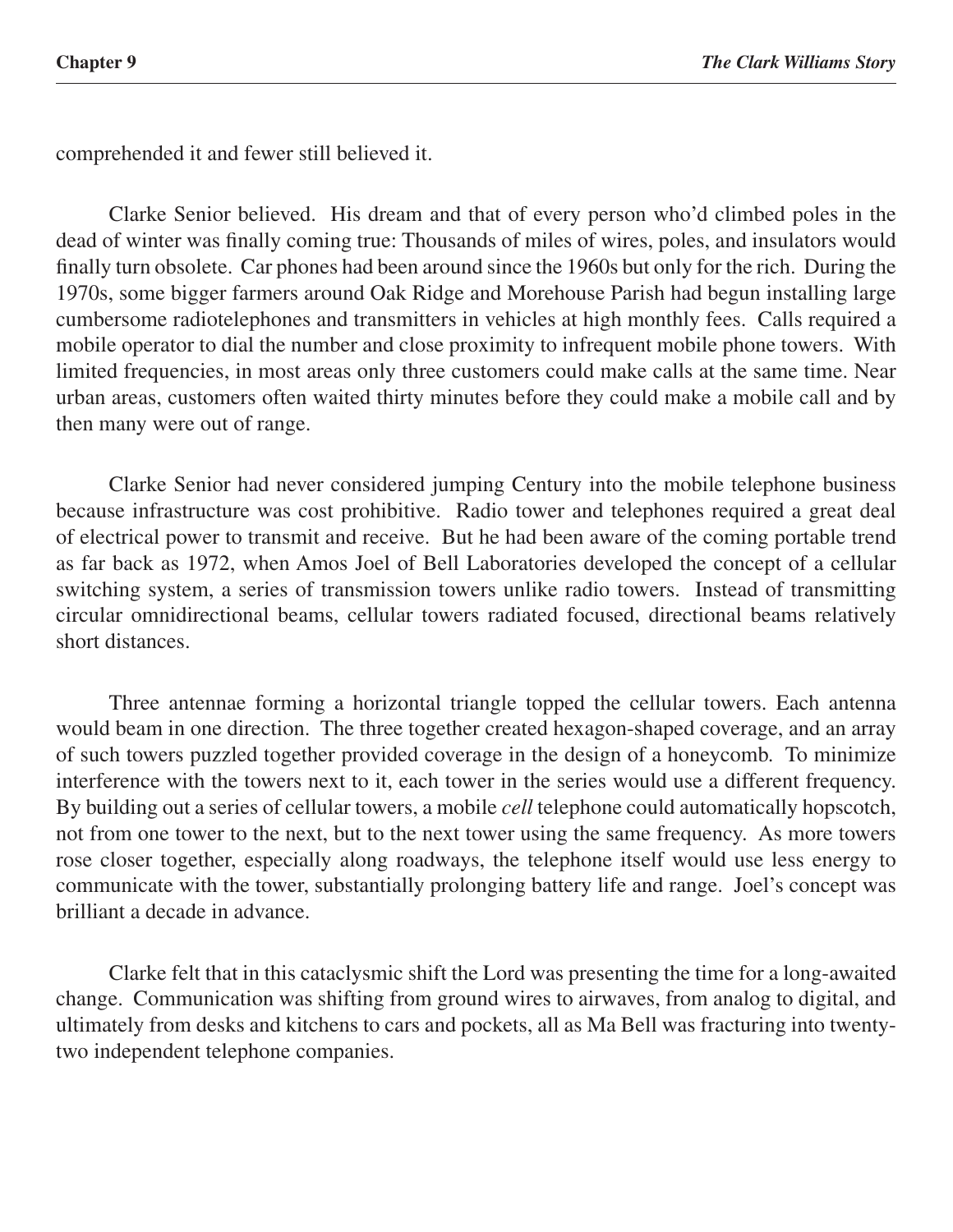In 1981, the Federal Communications Commission divided the United States into 734 geographic markets called *Cellular Market Areas* and split the 40 MHz allocation of bandwidth into two 20 MHz channel blocks. Channel Block A went to non-wireline carriers, while Channel Block B went to landline carriers such as Century. Clarke Junior jumped at licenses for B Blocks in the fourteen states where Century operated 200,000 access lines. But because applications flooded the FCC, Congress immediately realized that vetting each applicant for expertise would take years and stop the new technology cold. They passed the Omnibus Budget Reconciliation Act of 1981, adding subsection 309i authorizing the FCC to grant licenses on the basis of random selection or lottery. The FCC would hold back the top 30 markets so that experienced telecommunications competitors would bid for them. The FCC didn't want to risk a flood of nontelephone speculators driving up costs for the consumer. The commission was also directed to favor "underrepresented" groups such as women and minorities "to foster diversity in ownership of mass media."5

While the FCC established a lottery mechanism, Clarke Junior and his team researched Century's fourteen states to find customers who could most afford the new but pricy mobile phones. Topping the list was Michigan, where for a dozen years Century had owned and operated the Central, Midwest, and Public Service Telephone companies. With nine million people, eighth most populous state in the country, Michigan families earned above-average 1980 household incomes of \$19,200. But the most telling factor for both Clarkes was a very high home ownership rate, 73 percent, the second highest in the nation. The two-peninsular state would be Century's first cellular gold mine. After polling his father, board members, and Glen Post, Clarke Junior launched some major horse-trading with officials of Continental Telecom of Michigan. Clarke picked out five Century exchanges in four states contiguous to Continental's holdings. Both boards agreed to swap Continental's 35,000-customer Michigan exchange for Century's 11,000 customers of Elberfield Telephone in Indiana, Uniontown Telephone in Kentucky, Century Telephone in Texas, and two exchanges in Missouri. Clarke made up the difference in customers with \$12 million in cash. Since no one could predict who would win the licensing lottery, Clarke's team signed partnership agreements with all other Michigan wireline carriers for participation in Flint, Lansing, and Grand Rapids. Part was better than nothing, and with FCC approval, "Century gained 20 percent of the cellular market in Grand Rapids, 17 percent in Lansing, and 15 percent in Flint," Clarke Junior told Wall Street analysts. "With the breakup of the Bell System, we are currently the seventeenth largest exchange telephone holding company in the United States…and the eighth largest non-Bell telephone company."6 Century had clinched Michigan, grabbing the whole state before GTE and others could turn around. It was Clarke Junior's first big win.

<sup>5</sup>*The Communications Act: A Legislative History of the Major Amendments, 1935-1996,* by Max D. Paglin, James R. Hobson, and Joel Rosenbloom; ©1999 Pike & Fischer, Silver Spring, Maryland.